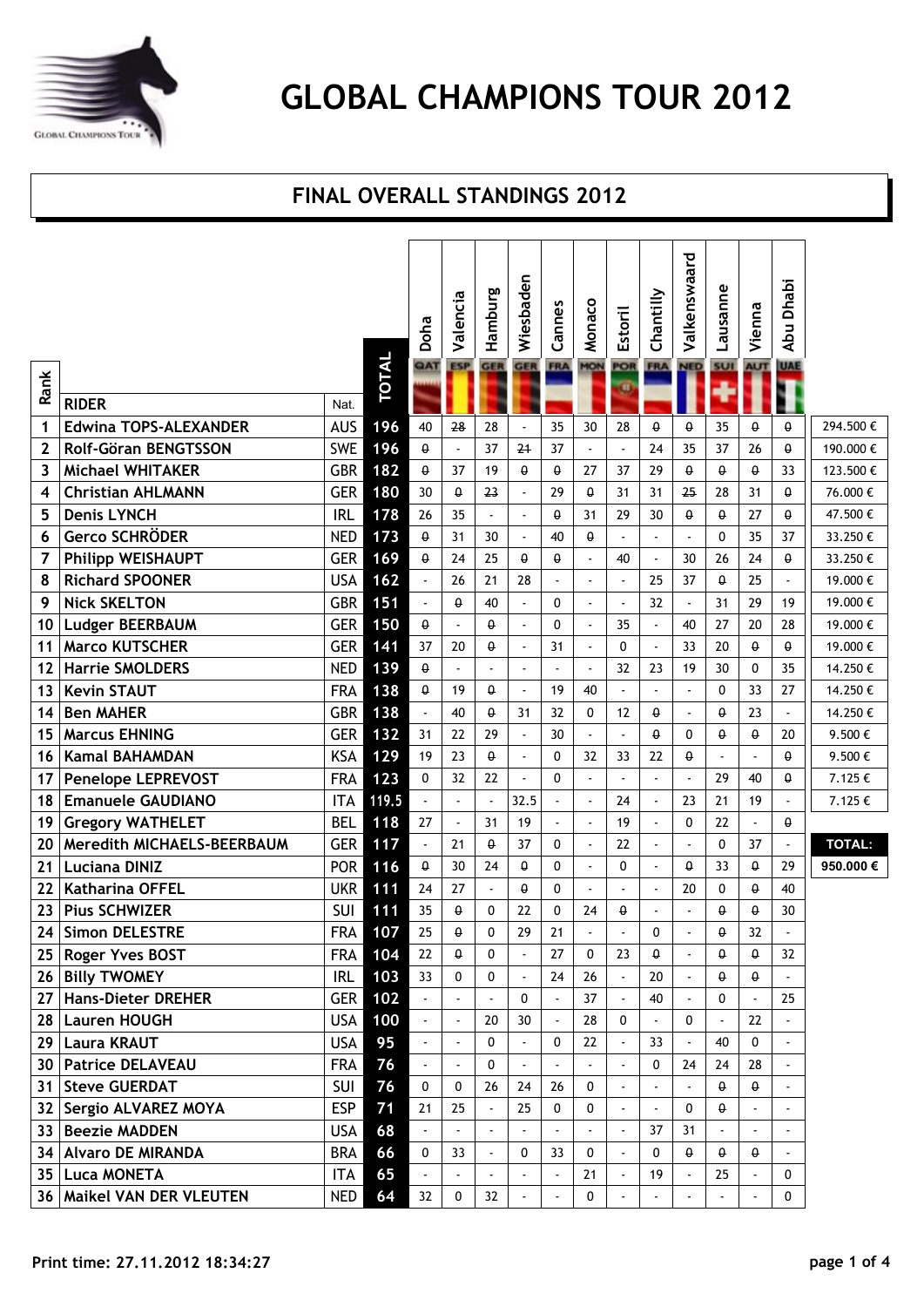

**E** Abu Dhabi

UAE **AUT** 

Abu Dhabi

|                 |                               |            |              | Doha                     | Valencia                 | Hamburg        | Wiesbaden                | Cannes                   | Monaco                   | <b>Estoril</b>           | Chantilly                | Valkenswaard             | Lausanne                 | Vienna                   | Dhabi<br>Abu             |
|-----------------|-------------------------------|------------|--------------|--------------------------|--------------------------|----------------|--------------------------|--------------------------|--------------------------|--------------------------|--------------------------|--------------------------|--------------------------|--------------------------|--------------------------|
| Rank            |                               |            | <b>TOTAL</b> | QAT                      | <b>ESP</b>               | <b>GER</b>     | <b>GER</b>               | <b>FRA</b>               | <b>MON</b>               | POR<br>Œ                 | <b>FRA</b>               | <b>NED</b>               | <b>SUI</b>               | <b>AUT</b>               | UA                       |
|                 | <b>RIDER</b>                  | Nat.       |              |                          |                          |                |                          |                          |                          |                          |                          |                          |                          |                          |                          |
| 37              | <b>Olivier GUILLON</b>        | <b>FRA</b> | 63           | 23                       |                          |                | 40                       |                          |                          |                          |                          |                          |                          |                          |                          |
| 38              | <b>Abdelkebir OUADDAR</b>     | <b>MAR</b> | 61           | $\overline{\phantom{a}}$ |                          |                | $\overline{a}$           | $\blacksquare$           | 35                       | 26                       | 0                        |                          |                          | $\overline{a}$           |                          |
| 39              | <b>Marc HOUTZAGER</b>         | <b>NED</b> | 58           | $\sim$                   | $\overline{\phantom{a}}$ |                | $\overline{a}$           | $\blacksquare$           | $\blacksquare$           | $\overline{a}$           | $\overline{a}$           | $\overline{a}$           | 32                       | 0                        | 26                       |
| 40              | Jessica KÜRTEN                | <b>IRL</b> | 56           |                          | $\overline{\phantom{a}}$ | $\overline{a}$ |                          | $\blacksquare$           | 29                       | 0                        | 27                       | 0                        |                          |                          |                          |
| 41              | <b>Manuel ANON</b>            | <b>ESP</b> | 55           | $\mathbf{0}$             | $\overline{a}$           | $\overline{a}$ | 35                       | 20                       | $\mathbf{0}$             | 0                        | $\overline{a}$           | $\mathbf{0}$             | θ                        | $\overline{\phantom{a}}$ | θ                        |
| 42              | <b>Vladimir TUGANOV</b>       | <b>RUS</b> | 54           | 28                       | $\overline{\phantom{a}}$ | 0              | 26                       | $\overline{a}$           | $\overline{a}$           | $\overline{a}$           |                          | $\overline{a}$           |                          |                          | $\overline{a}$           |
| 43              | <b>Philippe ROZIER</b>        | <b>FRA</b> | 52           |                          |                          |                | $\overline{\phantom{a}}$ | 22                       | 0                        | 30                       | 0                        | ÷,                       | 0                        |                          |                          |
| 44              | <b>Jerome HUREL</b>           | <b>FRA</b> | 51           | $\overline{\phantom{a}}$ | ÷,                       |                | $\overline{\phantom{a}}$ | 23                       | $\overline{a}$           | $\overline{\phantom{a}}$ | 28                       | $\overline{a}$           |                          | $\overline{a}$           | 0                        |
| 44              | Rodrigo PESSOA                | <b>BRA</b> | 51           | $\overline{a}$           | $\overline{\phantom{a}}$ |                | $\overline{a}$           | 0                        | $\mathbf{0}$             | $\overline{\phantom{a}}$ | 0                        | 28                       | 23                       | 0                        | $\blacksquare$           |
| 46              | <b>Bassem Hassan MOHAMMED</b> | QAT        | 51           | 0                        |                          |                | 27                       | 0                        |                          |                          |                          | $\mathbf{0}$             |                          |                          | 24                       |
| 47              | <b>Saer COULTER</b>           | <b>USA</b> | 46           | $\overline{\phantom{a}}$ | $\overline{a}$           |                | $\overline{a}$           | $\overline{\phantom{a}}$ | $\sim$                   | 20                       | 26                       | 0                        | 0                        | 0                        | $\overline{a}$           |
| 48              | <b>Emilie MARTINSEN</b>       | <b>DEN</b> | 46           | 0                        | $\overline{a}$           |                | ÷,                       | 0                        | $\overline{a}$           | 25                       | $\mathbf{0}$             | 21                       |                          |                          | $\overline{\phantom{a}}$ |
| 48              | <b>Scott BRASH</b>            | <b>GBR</b> | 46           |                          |                          |                |                          | $\overline{a}$           | 25                       | $\overline{a}$           | 21                       |                          |                          |                          |                          |
| 50              | Karim EL ZOGHBY               | EGY        | 35           | ÷,                       | $\overline{\phantom{a}}$ |                | Ĭ.                       | $\blacksquare$           | $\overline{a}$           | $\overline{a}$           | 35                       | ÷,                       |                          |                          |                          |
| 50              | <b>Katrin ECKERMANN</b>       | <b>GER</b> | 35           | ÷,                       |                          | 35             |                          | $\overline{\phantom{a}}$ | $\overline{a}$           | $\overline{\phantom{a}}$ |                          | $\overline{\phantom{a}}$ |                          |                          |                          |
| 52              | <b>Christina LIEBHERR</b>     | SUI        | 33           | $\overline{\phantom{a}}$ | $\overline{a}$           |                | $\overline{a}$           | ÷                        | 33                       | $\overline{\phantom{a}}$ | $\overline{a}$           |                          | ÷                        |                          |                          |
| 52              | Janne-Friederike MEYER        | <b>GER</b> | 33           | $\overline{\phantom{a}}$ | $\overline{a}$           | 33             |                          | $\blacksquare$           | $\overline{a}$           | $\overline{\phantom{a}}$ | $\overline{a}$           | $\overline{a}$           | $\overline{a}$           | $\blacksquare$           |                          |
| 54              | <b>Julien EPAILLARD</b>       | <b>FRA</b> | 32.5         | $\overline{a}$           |                          |                | 32.5                     | 0                        | $\overline{a}$           | 0                        | 0                        | $\overline{a}$           |                          |                          |                          |
| 55              | <b>Leon THIJSSEN</b>          | <b>NED</b> | 32           | $\overline{a}$           | $\overline{a}$           |                | $\overline{a}$           | $\overline{a}$           | ÷,                       | ÷,                       |                          | 32                       |                          | $\overline{a}$           |                          |
| 56              | <b>William FUNNELL</b>        | <b>GBR</b> | 31           | $\overline{a}$           | $\overline{a}$           |                | ÷,                       | $\overline{\phantom{a}}$ | ÷.                       | $\blacksquare$           | $\overline{a}$           | $\overline{a}$           |                          | $\overline{a}$           | 31                       |
| 57              | <b>Marlon ZANOTELLI</b>       | <b>BRA</b> | 30           | $\overline{a}$           |                          |                | ÷,                       | $\overline{a}$           |                          | ÷,                       | $\overline{a}$           |                          |                          | 30                       |                          |
| 58              | <b>Alexandra THORNTON</b>     | <b>GBR</b> | 29           | $\overline{\phantom{a}}$ | 29                       |                | 0                        | 0                        | 0                        | ÷,                       | 0                        | 0                        | ÷                        | $\blacksquare$           | $\overline{\phantom{a}}$ |
| 58              | <b>Jeroen DUBBELDAM</b>       | <b>NED</b> | 29           | 29                       | $\overline{a}$           | $\mathbf{0}$   |                          | ÷,                       | $\overline{\phantom{a}}$ | $\overline{\phantom{a}}$ |                          |                          |                          |                          |                          |
| 58              | <b>Kent FARRINGTON</b>        | <b>USA</b> | 29           |                          |                          |                |                          |                          |                          |                          | 0                        | 29                       |                          |                          |                          |
| 61              | <b>Tina FLETCHER</b>          | <b>GBR</b> | 28           | $\overline{\phantom{a}}$ | $\blacksquare$           | $\blacksquare$ | $\overline{\phantom{a}}$ | 28                       | $\overline{\phantom{a}}$ | $\overline{\phantom{a}}$ | $\overline{\phantom{a}}$ | $\blacksquare$           | $\overline{\phantom{a}}$ | $\overline{\phantom{a}}$ | $\overline{\phantom{a}}$ |
| 62              | <b>Andreas KREUZER</b>        | <b>GER</b> | 27           | $\overline{a}$           |                          | 27             |                          |                          |                          |                          |                          |                          |                          |                          |                          |
|                 | 62 Eric LAMAZE                | CAN        | 27           | $\overline{\phantom{a}}$ | 0                        |                | $\overline{\phantom{a}}$ | $\overline{\phantom{a}}$ | ÷                        | $\blacksquare$           | $\overline{a}$           | 27                       |                          | $\blacksquare$           | $\overline{\phantom{a}}$ |
|                 | 62 Laura RENWICK              | <b>GBR</b> | 27           | $\blacksquare$           | $\overline{\phantom{a}}$ |                | $\overline{a}$           | $\overline{\phantom{a}}$ | ÷,                       | 27                       |                          |                          |                          |                          | $\overline{\phantom{a}}$ |
| 65              | <b>Katherine DINAN</b>        | <b>USA</b> | 26           | $\overline{\phantom{a}}$ | $\overline{a}$           |                |                          | $\overline{\phantom{a}}$ | $\overline{a}$           |                          |                          | 26                       |                          |                          |                          |
| 66 I            | <b>Jamal RAHIMOV</b>          | AZE        | 25           | $\overline{\phantom{a}}$ | $\overline{\phantom{a}}$ |                | $\overline{\phantom{a}}$ | 25                       | $\blacksquare$           | $\blacksquare$           | $\overline{a}$           | $\overline{\phantom{a}}$ | 0                        | $\overline{\phantom{a}}$ | $\overline{\phantom{a}}$ |
| 67 <sup>1</sup> | <b>Cassio RIVETTI</b>         | <b>UKR</b> | 23           | $\overline{\phantom{a}}$ | 0                        |                |                          | $\blacksquare$           | 23                       | $\overline{\phantom{a}}$ |                          | $\overline{\phantom{a}}$ |                          |                          | $\overline{\phantom{a}}$ |
| 67 <sup>1</sup> | <b>Shane BREEN</b>            | <b>IRL</b> | 23           |                          |                          |                | 23                       | $\overline{a}$           |                          |                          |                          |                          |                          |                          |                          |
| 67 <sup>1</sup> | <b>Tomas COUVE CORREA</b>     | CHI        | 23           | $\blacksquare$           | $\overline{\phantom{a}}$ |                |                          | $\overline{\phantom{a}}$ | $\blacksquare$           | $\overline{\phantom{a}}$ | $\overline{a}$           | 0                        |                          | $\blacksquare$           | 23                       |
|                 | 70   Ludo PHILIPPAERTS        | <b>BEL</b> | 22           |                          | $\overline{\phantom{a}}$ |                | $\overline{a}$           | $\overline{\phantom{a}}$ | $\overline{\phantom{a}}$ | $\overline{\phantom{a}}$ |                          |                          |                          | $\blacksquare$           | 22                       |
| 70              | <b>Mathijs VAN ASTEN</b>      | <b>NED</b> | 22           | $\blacksquare$           |                          |                |                          |                          | ÷.                       | $\overline{\phantom{a}}$ |                          | 22                       |                          |                          |                          |
| 72              | <b>Andreas BRENNER</b>        | <b>GER</b> | 21           | $\overline{\phantom{a}}$ | $\blacksquare$           |                | ÷,                       | $\blacksquare$           | ÷                        | ÷,                       | $\overline{\phantom{a}}$ | $\overline{\phantom{a}}$ | ÷,                       | 21                       | $\overline{\phantom{a}}$ |
| 72              | Marina FRUTUOSO DE MELO       | <b>POR</b> | 21           | $\overline{\phantom{a}}$ |                          |                |                          | $\blacksquare$           | $\blacksquare$           | 21                       |                          |                          |                          |                          | $\sim$                   |
| 72 I            | Shk. Ali BIN KHALID AL THANI  | QAT        | 21           | θ                        | $\overline{\phantom{a}}$ | 0              | 0                        | 0                        | $\overline{\phantom{a}}$ | $\overline{\phantom{a}}$ | 0                        | 0                        | θ                        | θ                        | 21                       |
| 75              | Jörg OPPERMANN                | <b>GER</b> | 20           |                          |                          |                | 20                       | $\overline{a}$           |                          |                          |                          |                          |                          |                          | $\overline{\phantom{a}}$ |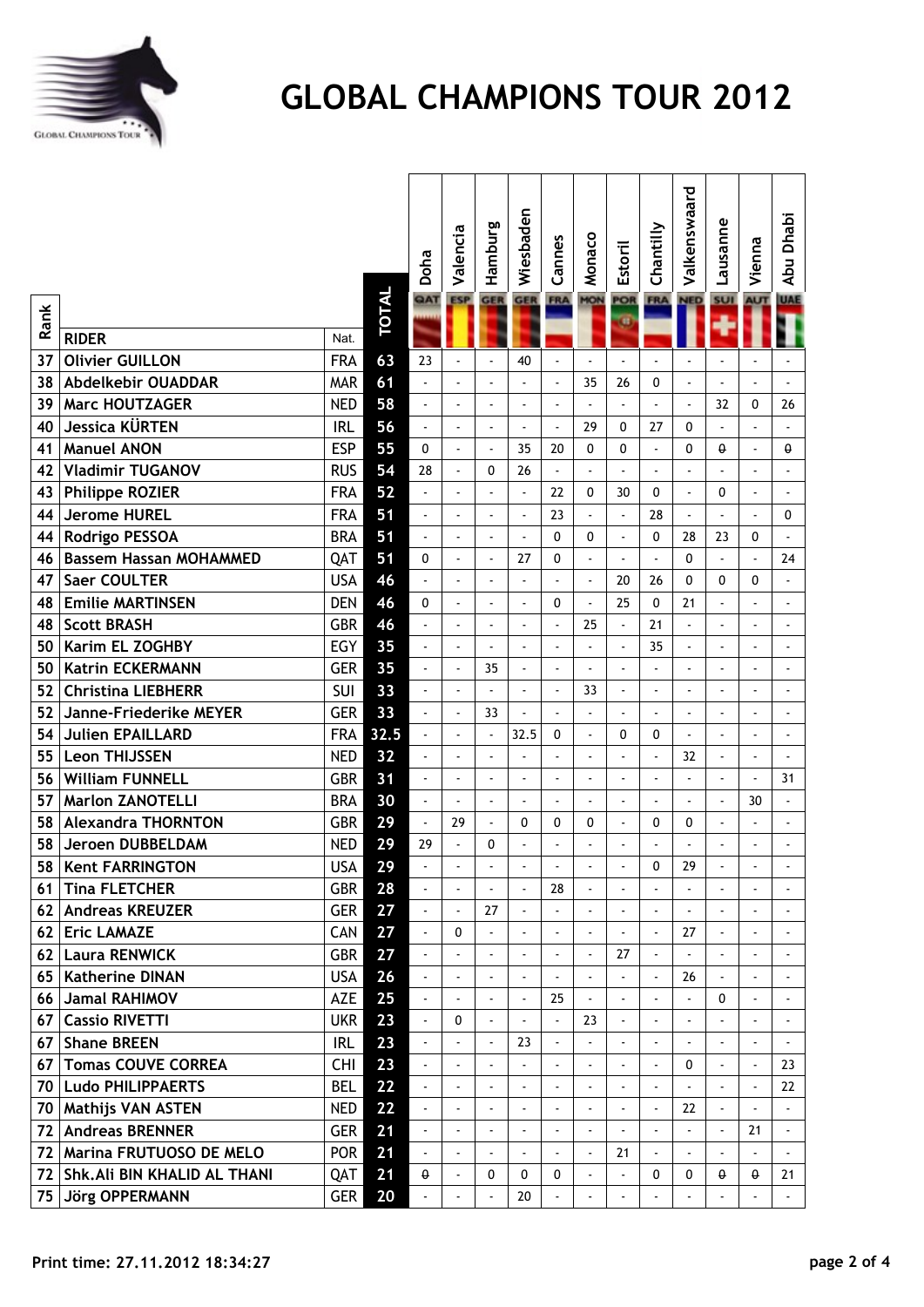

**Malkenswaard** 

Valkenswaard

**AUT** UAE

**E** Abu Dhabi

Abu Dhabi

|      |                               |            |                  | Doha                     | Valencia                 | Hamburg                  | Wiesbaden                | Cannes                   | Monaco                   | Estoril                  | Chantilly                | Valkenswaa               | Lausanne                 | Vienna                   | iyeyu<br>$\ddot{\hat{\mathbf{z}}}$ |
|------|-------------------------------|------------|------------------|--------------------------|--------------------------|--------------------------|--------------------------|--------------------------|--------------------------|--------------------------|--------------------------|--------------------------|--------------------------|--------------------------|------------------------------------|
| Rank |                               |            | TOTAL            | QAT                      | <b>ESP</b>               | <b>GER</b>               | <b>GER</b>               | <b>FRA</b>               | MON                      | POR<br>Ξ                 | <b>FRA</b>               | <b>NED</b>               | <b>SUI</b>               | <b>AUT</b>               | U                                  |
|      | <b>RIDER</b>                  | Nat.       |                  |                          |                          |                          |                          |                          |                          |                          |                          |                          |                          |                          |                                    |
| 75   | <b>Malin BARYARD-JOHNSSON</b> | <b>SWE</b> | 20               | $\overline{a}$           | 0                        |                          |                          |                          | 20                       | $\blacksquare$           |                          |                          |                          |                          |                                    |
| 75   | <b>Mark MCAULEY</b>           | <b>IRL</b> | 20               | 20                       | $\mathbf{0}$             | $\mathbf{0}$             | 0                        | $\mathbf{0}$             | $\Omega$                 | $\theta$                 | $\theta$                 | $\theta$                 | $\theta$                 | $\theta$                 | €                                  |
| 78   | <b>Andreas SCHOU</b>          | <b>DEN</b> | 19               | $\overline{\phantom{a}}$ | $\overline{\phantom{a}}$ | $\overline{a}$           |                          |                          | $\mathbf{0}$             | $\sim$                   | $\blacksquare$           | 0                        | 19                       | 0                        |                                    |
| 78   | <b>Michel ROBERT</b>          | <b>FRA</b> | 19               | 0                        | 0                        | $\overline{a}$           | ÷,                       | $\mathbf{0}$             | 19                       | $\blacksquare$           | 0                        | $\overline{a}$           | $\overline{\phantom{a}}$ |                          |                                    |
| 80   | <b>Ivan CAMARGO</b>           | <b>POR</b> | 11               |                          | $\blacksquare$           | $\overline{\phantom{a}}$ | ÷,                       |                          |                          | 11                       | $\overline{a}$           | $\overline{a}$           | ÷,                       | $\overline{a}$           |                                    |
| 81   | <b>Abdel SAID</b>             | EGY        | $\mathbf 0$      | 0                        | ÷,                       | 0                        | ÷,                       | $\overline{a}$           |                          | $\overline{a}$           | $\overline{a}$           | $\overline{a}$           | ÷,                       | $\overline{a}$           | C                                  |
| 81   | <b>Ahmad Saber HAMCHO</b>     | <b>SYR</b> | $\mathbf 0$      | $\overline{a}$           | $\blacksquare$           | $\mathbf{0}$             | 0                        | $\overline{a}$           | 0                        |                          | 0                        |                          | ÷,                       |                          | C                                  |
| 81   | <b>Albert ZOER</b>            | <b>NED</b> | $\boldsymbol{0}$ | $\overline{\phantom{a}}$ | ÷,                       | $\overline{a}$           | $\overline{\phantom{a}}$ | $\overline{a}$           |                          |                          |                          | 0                        | $\overline{a}$           | $\overline{a}$           |                                    |
| 81   | Alberto MARQUEZ GALOBARDES    | <b>ESP</b> | $\mathbf 0$      | $\overline{\phantom{a}}$ | 0                        | $\overline{a}$           | $\overline{a}$           | $\overline{a}$           |                          |                          | $\blacksquare$           |                          | L,                       |                          |                                    |
| 81   | <b>Alexandra FRICKER</b>      | SUI        | $\mathbf 0$      | $\overline{a}$           | $\overline{a}$           | $\overline{a}$           | 0                        | $\overline{a}$           |                          |                          | $\overline{a}$           | $\overline{a}$           | L.                       |                          |                                    |
| 81   | Andre SCHRÖDER                | <b>GER</b> | $\boldsymbol{0}$ | $\blacksquare$           | $\overline{a}$           | 0                        | ÷                        | $\overline{a}$           | ÷,                       | $\overline{\phantom{a}}$ | $\overline{\phantom{a}}$ | ÷,                       | ÷                        | ÷,                       |                                    |
| 81   | Antonio MARIÑAS SOTO          | <b>ESP</b> | $\mathbf 0$      | $\overline{a}$           | 0                        | $\overline{a}$           | ÷,                       | $\overline{a}$           |                          |                          | $\blacksquare$           | $\overline{a}$           | $\overline{a}$           | $\overline{\phantom{a}}$ |                                    |
| 81   | <b>Antonio VOZONE</b>         | <b>POR</b> | $\mathbf 0$      | $\overline{\phantom{a}}$ | $\overline{a}$           | $\overline{\phantom{a}}$ | $\overline{\phantom{a}}$ | $\overline{a}$           | ÷,                       | $\mathbf{0}$             | $\blacksquare$           | $\overline{a}$           | ÷,                       |                          |                                    |
| 81   | <b>Astrid KNEIFEL</b>         | <b>AUT</b> | $\boldsymbol{0}$ | $\overline{\phantom{a}}$ | $\blacksquare$           | $\overline{\phantom{a}}$ | L,                       | ÷,                       |                          |                          | $\overline{a}$           | $\overline{\phantom{a}}$ | ÷,                       | 0                        |                                    |
| 81   | Athina ONASSIS DE MIRANDA     | <b>GRE</b> | $\mathbf 0$      | 0                        | $\overline{a}$           |                          | ÷,                       |                          |                          |                          | $\overline{a}$           | $\overline{a}$           | ÷,                       | $\overline{a}$           |                                    |
| 81   | <b>Beat MÄNDLI</b>            | SUI        | $\mathbf 0$      | $\overline{a}$           | $\blacksquare$           |                          | ÷,                       |                          |                          | 0                        | $\overline{a}$           |                          | 0                        | ÷,                       |                                    |
| 81   | <b>Björn NAGEL</b>            | <b>UKR</b> | $\mathbf 0$      | 0                        | $\overline{a}$           | $\overline{a}$           | ÷,                       | $\overline{a}$           |                          |                          |                          | ÷,                       | ÷                        | ÷,                       |                                    |
| 81   | <b>Carsten-Otto NAGEL</b>     | <b>GER</b> | $\mathbf 0$      | $\overline{a}$           | $\overline{a}$           | 0                        | ÷,                       | $\overline{a}$           |                          |                          | $\overline{a}$           |                          | $\overline{a}$           |                          |                                    |
| 81   | <b>Catherine PASMORE</b>      | <b>USA</b> | $\mathbf 0$      | $\blacksquare$           | $\overline{\phantom{a}}$ |                          | ÷,                       | $\overline{a}$           |                          | 0                        | $\overline{\phantom{a}}$ | $\overline{a}$           | $\blacksquare$           | $\overline{a}$           |                                    |
| 81   | <b>Cindy VAN DER STRATEN</b>  | <b>BEL</b> | $\mathbf 0$      | $\mathbf 0$              | 0                        | $\overline{a}$           | 0                        | $\overline{a}$           | 0                        |                          | $\mathbf 0$              | 0                        | $\overline{a}$           |                          |                                    |
| 81   | <b>Clarissa CROTTA</b>        | SUI        | $\mathbf 0$      | $\overline{a}$           | $\overline{a}$           | $\overline{a}$           | $\overline{\phantom{a}}$ | $\overline{a}$           |                          |                          | $\overline{a}$           | $\overline{a}$           | 0                        | $\overline{a}$           |                                    |
| 81   | <b>Cristina TODA</b>          | <b>ESP</b> | $\boldsymbol{0}$ | $\blacksquare$           | 0                        | ÷                        | ÷,                       | $\overline{a}$           | ÷,                       | $\blacksquare$           | $\overline{\phantom{a}}$ | ÷,                       | ÷,                       | ÷,                       |                                    |
| 81   | <b>Daniel DEUSSER</b>         | <b>GER</b> | $\mathbf 0$      | 0                        | $\overline{a}$           | $\overline{\phantom{a}}$ | $\overline{\phantom{a}}$ | $\overline{a}$           | ÷,                       | $\blacksquare$           | $\overline{a}$           | $\overline{a}$           | $\blacksquare$           | ÷,                       |                                    |
| 81   | <b>Edouard COUPERIE</b>       | <b>FRA</b> | $\mathbf 0$      | $\overline{\phantom{a}}$ | $\overline{a}$           |                          | Ĭ.                       | 0                        |                          | $\overline{a}$           | 0                        | $\overline{a}$           | ÷,                       |                          |                                    |
| 81   | <b>Edouard DE ROTHSCHILD</b>  | <b>ISR</b> | 0                |                          |                          |                          |                          |                          |                          | 0                        |                          |                          |                          |                          |                                    |
|      | 81 Eduardo ALVAREZ AZNAR      | <b>ESP</b> | $\boldsymbol{0}$ | $\overline{a}$           | 0                        |                          |                          |                          |                          |                          |                          | $\overline{a}$           |                          |                          |                                    |
| 81   | <b>Ellen WHITAKER</b>         | <b>GBR</b> | $\mathbf 0$      | $\overline{\phantom{a}}$ |                          |                          |                          |                          | $\mathbf{0}$             |                          |                          |                          |                          |                          |                                    |
| 81 I | Eric VAN DER VLEUTEN          | <b>NED</b> | $\boldsymbol{0}$ | $\blacksquare$           | $\overline{\phantom{a}}$ | $\overline{a}$           | ÷,                       | $\overline{a}$           |                          | $\overline{\phantom{a}}$ | $\overline{\phantom{a}}$ | 0                        | $\blacksquare$           |                          |                                    |
| 81   | <b>Eugenie ANGOT</b>          | <b>FRA</b> | $\boldsymbol{0}$ | $\overline{a}$           | $\overline{a}$           | $\frac{1}{2}$            | $\overline{\phantom{a}}$ | $\mathbf{0}$             |                          | $\blacksquare$           | $\overline{a}$           |                          | $\overline{a}$           |                          |                                    |
| 81   | <b>Faleh AL AJAMI</b>         | QAT        | $\mathbf 0$      | $\blacksquare$           | $\blacksquare$           | ÷                        | ÷                        |                          |                          |                          | ٠                        | 0                        | $\overline{a}$           |                          |                                    |
| 81   | <b>Gerfried PUCK</b>          | <b>AUT</b> | $\mathbf 0$      | $\frac{1}{2}$            | $\overline{a}$           |                          | $\overline{a}$           | $\overline{a}$           |                          |                          | $\overline{a}$           |                          | $\overline{a}$           | 0                        |                                    |
| 81   | <b>Holger WULSCHNER</b>       | <b>GER</b> | $\mathbf 0$      | $\overline{a}$           | $\overline{a}$           | $\mathbf{r}$             | 0                        | $\overline{a}$           |                          |                          |                          | $\overline{a}$           | $\overline{a}$           |                          |                                    |
| 81   | <b>Jaime AZCARRAGA</b>        | <b>MEX</b> | $\mathbf 0$      | $\blacksquare$           | $\overline{a}$           | 0                        | 0                        | $\overline{\phantom{a}}$ |                          | $\blacksquare$           | $\overline{\phantom{a}}$ | $\overline{a}$           | $\blacksquare$           | $\overline{a}$           |                                    |
| 81   | Janika SPRUNGER               | <b>SUI</b> | $\mathbf 0$      | $\frac{1}{2}$            | $\overline{a}$           |                          |                          | $\overline{a}$           |                          | $\mathbf{r}$             | $\overline{a}$           | $\overline{a}$           | 0                        |                          |                                    |
| 81   | <b>Jessica SPRINGSTEEN</b>    | USA        | $\mathbf 0$      | $\blacksquare$           | $\overline{\phantom{a}}$ | $\overline{a}$           | ÷,                       | $\overline{a}$           | 0                        | $\overline{a}$           | 0                        | $\mathbf{0}$             | 0                        | 0                        |                                    |
| 81   | <b>Jillian TERCEIRA</b>       | <b>BER</b> | $\boldsymbol{0}$ | $\overline{\phantom{a}}$ | $\blacksquare$           | ÷                        | $\overline{a}$           | $\overline{a}$           |                          | $\overline{\phantom{a}}$ | $\overline{a}$           | $\overline{a}$           | $\blacksquare$           | 0                        |                                    |
| 81   | <b>Johannes EHNING</b>        | <b>GER</b> | $\mathbf 0$      | $\frac{1}{2}$            | $\overline{\phantom{a}}$ | 0                        | $\overline{\phantom{a}}$ | $\mathbf{0}$             | $\overline{\phantom{a}}$ | $\blacksquare$           | $\overline{\phantom{a}}$ | $\overline{a}$           | $\overline{a}$           | 0                        | $\mathbf 0$                        |
| 81   | <b>Jörg NAEVE</b>             | <b>GER</b> | $\boldsymbol{0}$ | L,                       | $\overline{a}$           | 0                        | 0                        |                          |                          |                          | $\overline{a}$           | $\overline{a}$           | $\overline{a}$           |                          |                                    |
| 81   | José Alfredo HERNANDEZ ORTEGA | ESA        | $\boldsymbol{0}$ |                          | 0                        |                          |                          |                          |                          |                          |                          |                          |                          |                          |                                    |